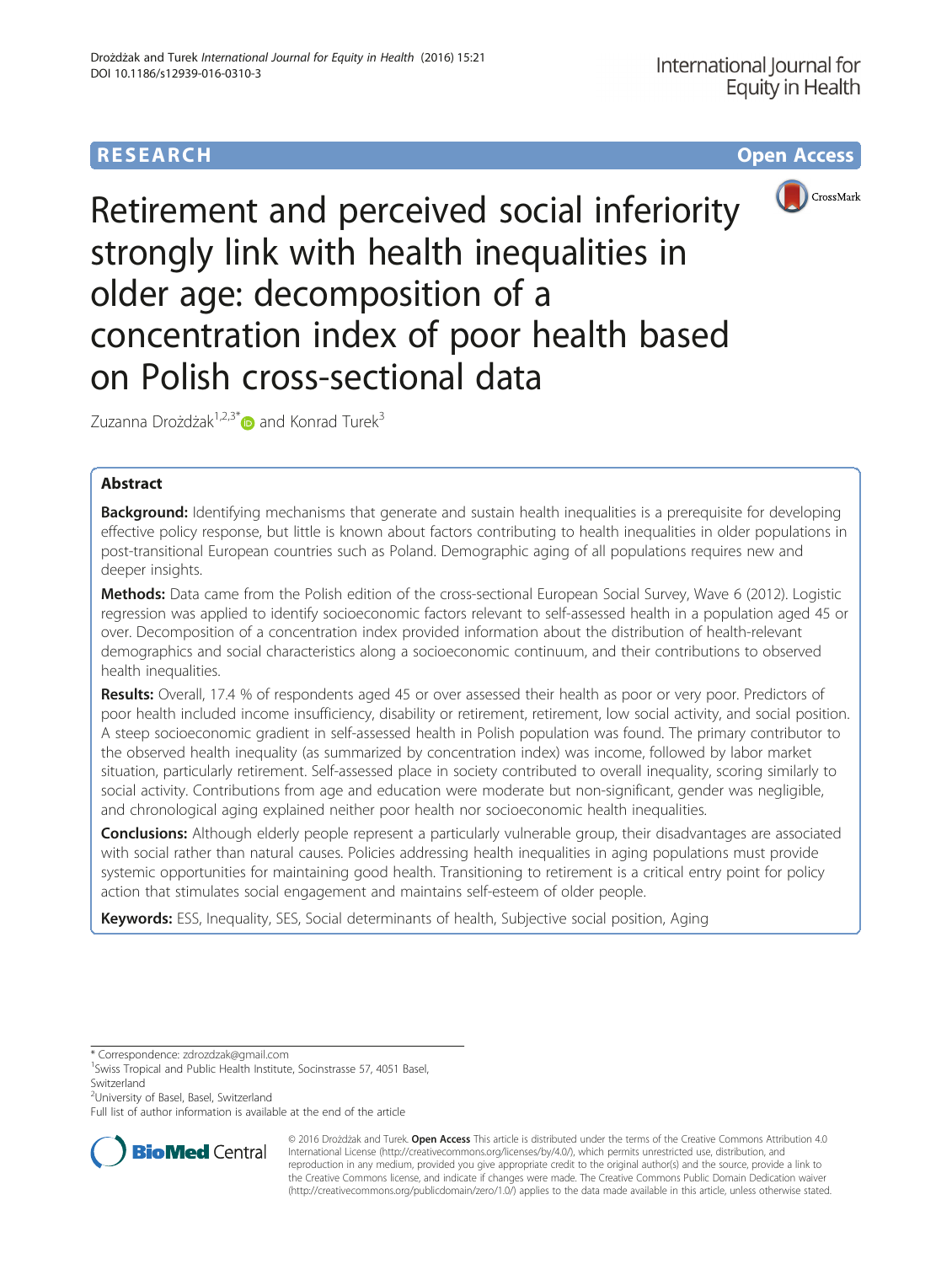# Background

Creating effective policy responses to growing health disparities is difficult since systemic mechanisms that trigger and sustain socioeconomic inequalities in health differ across populations and societies. An important context of research on health inequalities is nowadays population aging. The growing share of older people in most developed countries influences the volume and structure of demand for healthcare, as well as generates new social challenges. To create a successful health policy for aging populations, we must understand not only the determinants of health and disease, but also sources of health inequalities during older age.

When discussing deterioration of health status and functional capacities, chronological age is a fundamental dimension of analysis. Health decline during older age is considered a normal consequence of aging, yet the relationship between age and biological aspects of human body condition is not as straightforward as it seems. Most researchers find a decreasing trend in physical abilities, particularly in strength, agility, sensory abilities, and speed as a consequence of aging  $[1-3]$  $[1-3]$  $[1-3]$  $[1-3]$ , but aging does not have to result in decreases in functional capacities or health-related quality of life, especially in the young-old (i.e. aged about 55–75 years). For example, based on 8-year panel data from Canada, Asakawa [\[4](#page-8-0)] estimates that the overall decline in health with age is, on average, negligible until the age of 60, at which time it accelerates. Other studies suggest a steady decrease in self-assessed health in populations at middle age [\[5](#page-8-0)]. From a meta-analysis of the relationship between age and workers' health, Ng found a modest decline in clinical indicators of physical health in older workers (e.g., blood pressure, cholesterol, and body mass index) [\[6](#page-8-0)]. However, the effect of workers' ages was non- significant for self-reported physical and mental health.

The most important conclusion from many studies of health decline with age is that the speed of the process differs between individuals, which results in increasing socioeconomic health inequalities in older age groups [[8](#page-8-0)–[10\]](#page-8-0). People with higher socioeconomic status (SES) live, on average, longer and in better health. Low SES acts as a clustering factor for multiple health disadvantages [[10\]](#page-8-0), including unhealthy, hazardous lifestyles, low access to healthcare, psychological strain, adverse working and living conditions, and others [[11, 12](#page-8-0)]. High SES in turn provides better opportunities to mitigate risks and avoid exposures.

The consequences of health inequalities in older age groups gained particular importance in the context of population aging, from which emerge two important questions. The first is whether population aging will stimulate growth in health inequalities. It appears there is no simple relationship between these two phenomena. Increasing life expectancy extends the time for inequalities to rise due to the accumulation of advantages and disadvantages [\[13](#page-8-0)–[17](#page-8-0)], but among the oldest old people (i.e. about 75+), inequalities decrease in comparison to those who are younger. Age acts as a leveler through two mechanisms: a) the general decline in physical abilities among the oldest cohorts, even those with high SES [[16\]](#page-8-0), and b) selective mortality, which is higher among those with the lowest health [\[10](#page-8-0)].

The second question stems from the fact that most developed countries are considering or have already initiated actions aimed at increasing the retirement age [\[17](#page-8-0)]. What are their consequences to health inequalities? Some authors debate whether people are sufficiently healthy to work longer (cf. [[18](#page-8-0)]). Majer et al. [\[8](#page-8-0)] suggest that rising retirement ages disproportionally affects people at lower and higher socioeconomic levels because of their disparate health statuses and subsequent work abilities. A related issue is health consequences of the transition from worker to pensioner, and the literature remains inconclusive about this (cf. [[19\]](#page-8-0)). Many studies emphasize negative consequences of retirement on physical, mental, and self-assessed health [[7](#page-8-0)], suggesting reductions in psychological wellbeing [\[20, 21](#page-8-0)], increases in difficulties associated with daily activities, increases in illnesses, declines in mental health [[22](#page-8-0)], and decreases in cognitive functionality [\[23\]](#page-8-0). These adversity of these effects deepen with the amount of time spent in retirement [[24](#page-8-0)], yet retirement is not necessarily a negative experience, especially since it increases leisure time and provides opportunities to pursue personal interests [\[20, 25](#page-8-0)–[29](#page-8-0)]. There is also a possibility that the adverse health events observed during the retirement had been experienced already before [[24](#page-8-0)]. In some cases, and most likely more often amongst workers coming from disadvantaged social classes, [\[7](#page-8-0)] health problems might have in fact motivated labor market disengagement in the first place. Claiming that retirement causes health declines rather than health declines causing retirement might be an example of incorrect reverse causal conclusions. Most likely, the effect of retirement on self-perceived health is moderated strongly by individual and contextual characteristics such as perception of control over one's life, education, receipt of a disability pension, family structure, work environment, satisfaction at work, labor-market instability, and timing of retirement [[28, 30](#page-8-0)–[32\]](#page-8-0). These in turn relate strongly to socioeconomics.

This study identifies factors relevant to self-assessed health and that contribute to health inequalities in the aging Polish population. Decomposition of socioeconomic inequalities into underlying factors was so far performed using data from very different populations around the globe [[32](#page-8-0)–[39](#page-9-0)]. We used this well-established method to perform a similar decomposition on Polish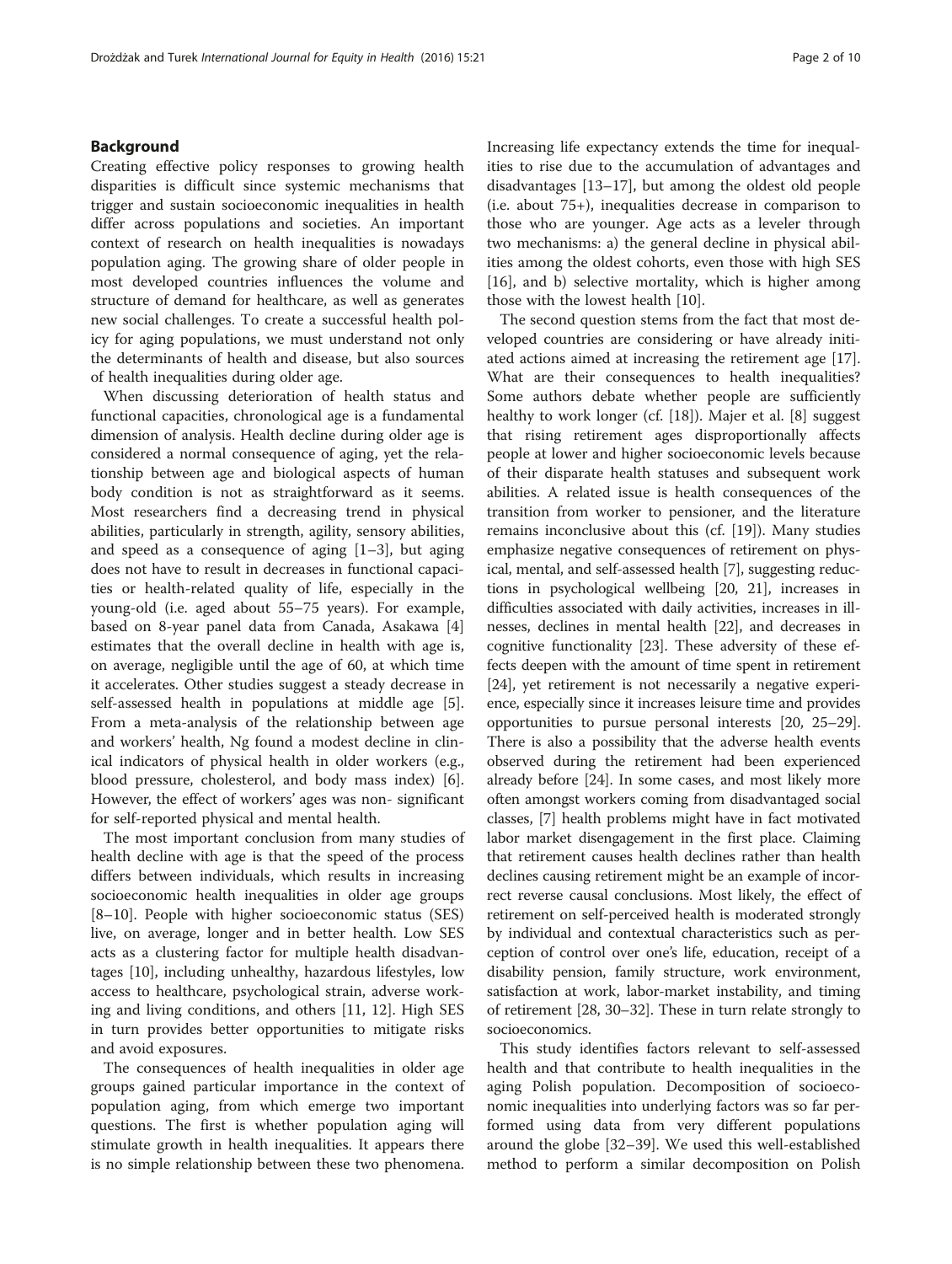data. In Poland, elderly people bear the largest burden of health inequalities due to the dual nature of their disadvantage—being both more susceptible to disease and socioeconomically disadvantaged [\[40\]](#page-9-0). Such vulnerability is to a large extent a consequence of political and economic transformations from communism to a market economy during the early 1990s which introduced new rules of social organization of life in countries located in Central and Eastern Europe bringing differential consequences for various generations. Young people benefited from the new life-course regime, which enhanced educational opportunities [[41](#page-9-0), [42](#page-9-0)]. Yet income inequalities rose sharply as the labor market adopted capitalist logic, which resulted in significant unemployment [\[43](#page-9-0)], and pushing older workers out [[42\]](#page-9-0). All of these circumstances—changes to political systems and institutional contexts, rising income inequalities and market competition, and forced disengagement—are likely relevant to the health of elderly people, encouraging health inequalities among them. Therefore, Poland is a vivid example of structural and societal health disparities in an elderly population in comparison to more stable, Western economies.

# **Methods**

# Source of data

Data for this study were collected in 2012 as a part of the Polish Edition of European Social Survey (ESS), Round 6. The random sample is representative of a noninstitutionalized population aged at least 15 years old and residing in Poland. The study used two-domain probability sampling. Residents of big cities (i.e., over 500,000 inhabitants) were selected using simple random selection, while the remaining participants were pulled from a 2-step, clustered sample from smaller towns and villages. The response rate for the primary questionnaire was 75 %. More details of the study's design can be found elsewhere [[44\]](#page-9-0). In order to better understand how health inequalities might develop over the life course we included a broad segment of population (people aged 45 or over) into our analyses. Since retirement is important focus of this study, we wanted that the sample consisted of those in pre-retirement age, those eligible to retire and those who retired. At the time of data collection the eligible retirement age in Poland was 60 for women and 65 for men, however broad opportunities for early retirement result in average effective retirement age being 5 and 3 years shorter, respectively [\[45\]](#page-9-0) and many relatively young retirees. We used all available cases for univariate analyses (1035 cases) and complete cases for multivariate analyses (741 cases). Appropriate weights were used during all analyses to account for sampling error, nonresponse bias, and selection probability.

#### Self-assessed health

Poor self-assessed health (SAH) was the dependent variable. Respondents evaluated their health as very good, good, fair, poor, or very poor while answering the question "How is your health in general?" We use a dichotomized version of this variable, where poor or very poor SAH indicated a poor health status. Contrary to clinical biomarkers, SAH is contingent on individual predispositions and cultural patterns [\[46](#page-9-0), [47\]](#page-9-0). It links closely with quality of life, psychological wellbeing, depression, and anxiety [[27, 28](#page-8-0)]. Nevertheless, SAH correlates strongly with objective health assessments and health status indices, including measures of physical and functional health [[48\]](#page-9-0). High validity, combined with ease of data collection, makes SAH one of the most common indicators of overall health status.

# Socioeconomic status

An index of socioeconomic status was constructed using categorical, principal-component analysis [[49\]](#page-9-0) using the full sample of respondents, regardless of age. We used a classic sociological approach, combining information concerning decile of income (10 points), education (measured on 27-point ISCED scale), and occupation (measured using ISCO08 international classification of occupations). This statistical method allowed non-linear optimal transformation of categorical data and reduction of information contained in a set of variables to a few principal components. The first principal component preserved 74 % of the original variance, and tests of reliability and stability of the solution yielded favorable results. This first principal component was used during subsequent analyses as a measure of socioeconomic status and a stratification variable.

## Covariates

Explanatory variables for health and health inequalities included age, income sufficiency, level of education, labor-market participation, level of social activity, and self-assessed position in society. We introduced age to the model as a set of dummy variables with the youngest category as a reference. The sample consisted of various age cohorts, but such a design was shown to estimate life-course aging well [[5\]](#page-8-0). Income data were obtained by asking respondents how they felt about their current household income. Having analyzed distributions, we dichotomized this variable into those who find it either difficult or very difficult to live on their present incomes and those who either cope or live comfortably on their present incomes (the latter being a reference category). Education was recoded from an ISCED scale into 3 categories: lower, middle, and higher levels of education. We distinguished 3 categories of economic activity: being active in the labor market (i.e., employed or unemployed), being permanently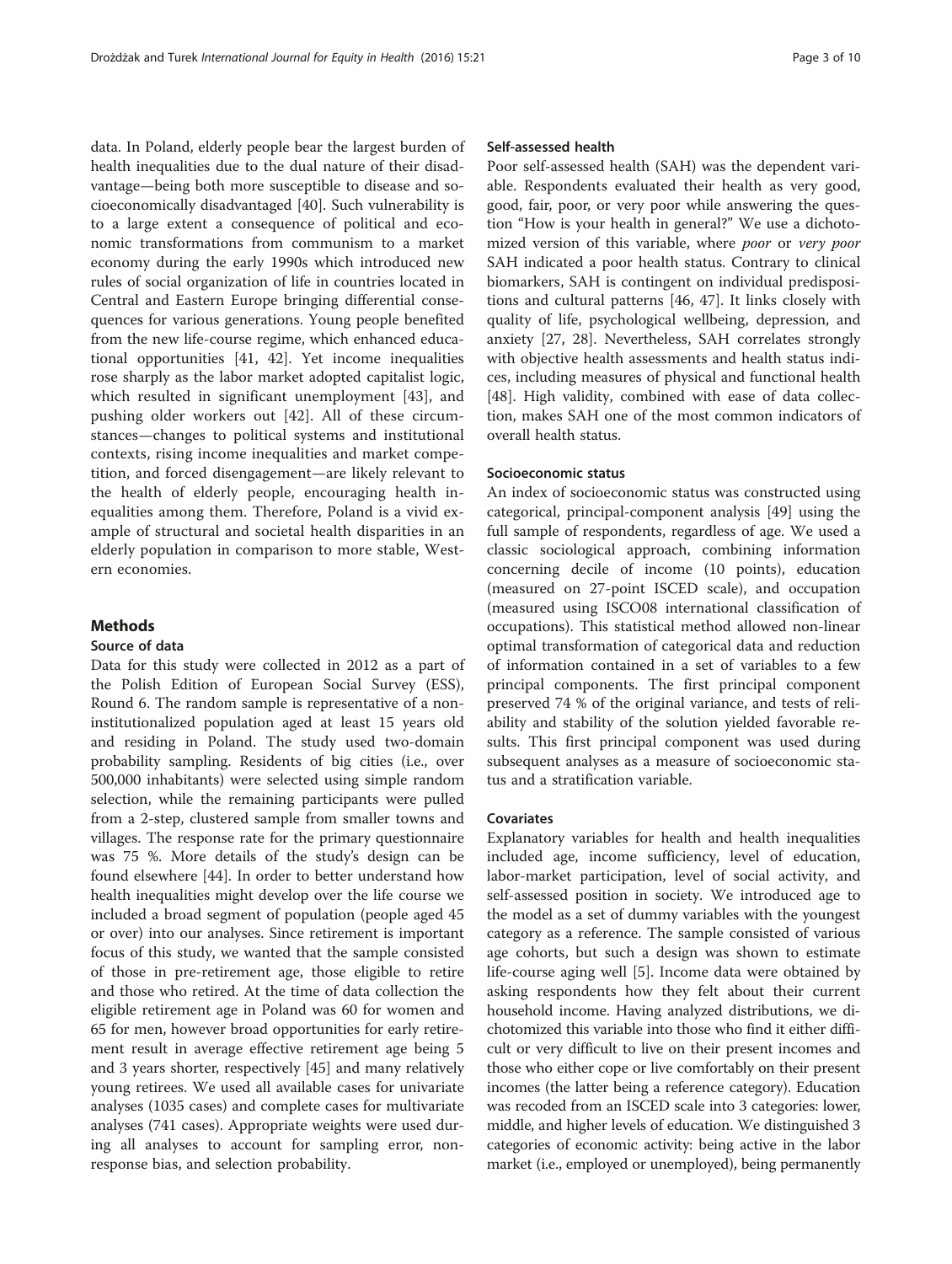sick or disabled, and being retired. Self-assessed position in society was measured, using an 11-point scale, by asking respondents to estimate their place in society, given that zero represented the bottom and 10 the top of society. Outliers choosing the lowest or highest positions were removed since other socioeconomic characteristics contradicted such extreme judgements. Subjective socioeconomic position correlates strongly with both physiological and psychological measures of health [\[50, 51](#page-9-0)], and we used it as an indicator of perceived social superiority/ inferiority.

#### Statistical analysis

To assess which factors relate to health, we used logistic regression, in which SAH was the dependent variable and covariates were independent variables. To assess factors that contribute to health inequalities, we used the concentration index (CI) with Erreygers' correction, a quasi-absolute measure appropriate for binary health outcomes [[52\]](#page-9-0). CI is a numerical representation of a concentration curve, obtained by plotting the distribution of poor health on the x-axis against a distribution of a socioeconomic variable on the y-axis. A negative CI indicates concentration of disease in lower levels of society, and a positive CI indicates concentration of disease among those who are more affluent [\[53\]](#page-9-0).

It is possible to decompose the CI into contributions generated by pre-specified explanatory factors and unexplained residuals [[32](#page-8-0)]. The decomposition of inequality was conducted using a regression model (logit model), yielding estimation of a) covariate-specific concentration, b) elasticity, the direction and magnitude of the relationship between a variable and health, and c) a percentage contribution of a covariate to overall inequality, summarized by the CI [\[32\]](#page-8-0). Covariate-specific concentration indices show distribution of a factor along the socioeconomic continuum. Elasticity informs about the probability of poor health. In the case of ratio-scale variables, a classic economic interpretation is possible (e.g., what percent change in chances of a disease is predicted by a 1 % increase in a covariate). In the case of dummy variables, the sign of the elasticity informs about whether there is a health benefit or disadvantage associated with belonging to a category, in comparison to a reference category. A product of covariate-specific CI and its elasticity informs about what concentration of a disease is produced by a covariate alone, presented in absolute terms. Division of the absolute contribution by the overall magnitude of health inequality, as measured by Erreygers CI, produces a percentage contribution of a covariate to overall health inequality. The strength of the method lies in being able to analyze the contribution of multiple correlates to the joint distribution of poor health and socioeconomics. It provides unique insights into sources of health inequality,

rather than sources of poor health and socioeconomic inequality separately.

#### Results

# Factors associated with health

Overall, 17.4 % of respondents aged 45 or over assessed their health as poor or very poor. A list of demographics that associate with health appears in Table [1.](#page-4-0)

Shares of those reporting poor health in multiple age categories, and unadjusted ORs (Odds Ratios), suggest generally that age is associated with health, albeit not monotonously. For example, people aged 65 to 69 reported poor or very poor health 7 times more often than those aged 45 to 49 (OR 7.232,  $p < 0.001$ ), and people in all age categories were, on average, less healthy than the youngest group. There was no difference between men and women in terms of health, but many other social characteristics did associate strongly with health. Those with lower levels of education were 6 times more likely (OR 6.225,  $p < 0.001$ ), and those with middle levels of education 3 times more likely (OR 3.319,  $p < 0.05$ ), to report poor health. Income insufficiency and low social activity predicted poor health (OR 3.384,  $p < 0.001$  and  $OR = 3.176$ ,  $p < 0.001$ , respectively). People who graded themselves low in terms of social position had low health, and as self-assessment of social position rose by one point, the chances of reporting poor health diminished by nearly 30 % (OR 0.733 for a 9-point scale,  $p < 0.001$ ). Finally, labor-market situation was relevant to health. Poor health in permanently disabled people who are unable to work was confirmed (OR 24.41,  $p < 0.001$ ) but being retired also increased the chances of reporting poor health more than 5 times (OR 5.658, p < 0.001).

The list of adjusted ORs unveils a quite different pattern. When other covariates were controlled for, the association between education and health was alleviated, as was the association between age and health. However, some covariates maintained associations with health. For example, higher assessments of socioeconomic status continued to provide a health benefit, albeit smaller than the crude OR suggests (OR 0.845,  $p < 0.001$ ). The strength of association (i.e., OR) between financial difficulties and health diminished but remained significant (crude OR 3.842 dropped to adjusted OR 2.767,  $p < 0.001$ ), and so for low social activity (crude OR 3.176 dropped to adjusted OR 2.418,  $p < 0.001$ ). When all other factors were controlled for, being a pensioner was associated with a 4-fold increase in the chances of poor health.

#### Factors associated with socioeconomic gradient in health

Health was distributed unequally along the socioeconomic continuum, to the disadvantage of people with lower socioeconomic statuses. In the lowest quintile of socioeconomic status, 31 % considered their health poor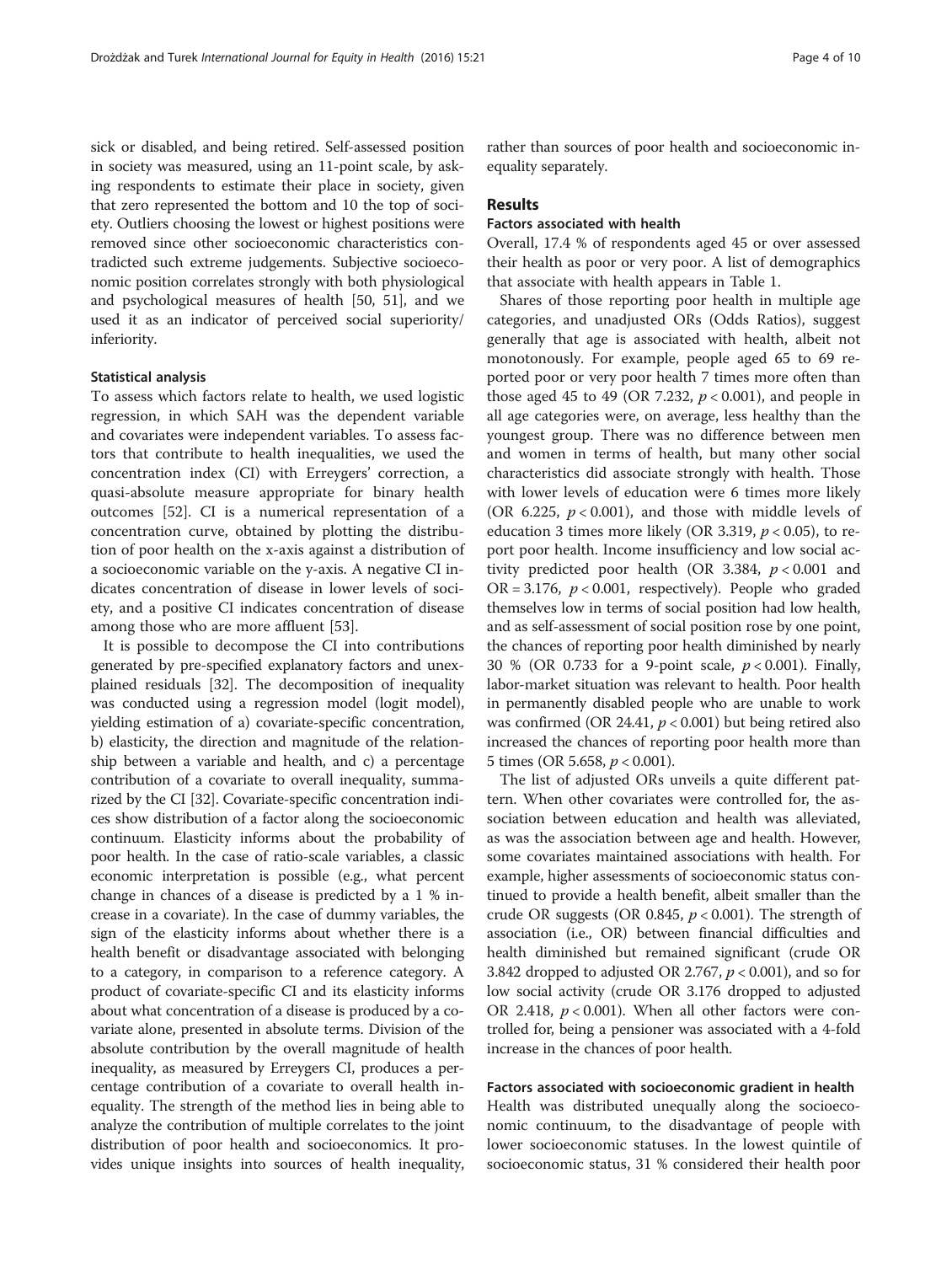| Covariates                                                        | Number | % with poor or<br>very poor health | OR unadjusted |                         | OR adjusted*** |                        |
|-------------------------------------------------------------------|--------|------------------------------------|---------------|-------------------------|----------------|------------------------|
|                                                                   |        |                                    | $p$ -value    | OR (95 % CI)            | $P$ -value     | OR (95 % CI)           |
| Gender                                                            |        |                                    |               |                         |                |                        |
| Man                                                               | 451    | 15 %                               |               | $\mathbf{1}$            |                | $\mathbf{1}$           |
| Woman                                                             | 582    | 19 %                               | 0.124         | $1.30(0.93 - 1.80)$     | 0.618          | $1.11(0.74 - 1.65)$    |
| Age                                                               |        |                                    |               |                         |                |                        |
| $45 - 59$                                                         | 126    | 6 %                                |               | $\mathbf{1}$            |                | $\mathbf{1}$           |
| $50 - 54$                                                         | 165    | 11 %                               | 0.098         | $2.14(0.87 - 5.26)$     | 0.418          | 1.49 (0.57-3.92)       |
| $55 - 59$                                                         | 188    | 8 %                                | 0.349         | $1.55(0.62 - 3.88)$     | 0.388          | $0.63$ $(0.22 - 1.80)$ |
| $60 - 64$                                                         | 177    | 14 %                               | $0.029*$      | $2.65(1.11-6.35)$       | 0.696          | $0.81$ (0.28-2.33)     |
| $65 - 69$                                                         | 116    | 30 %                               | $0.001**$     | 7.23 (3.07-17.05)       | 0.363          | $1.63(0.57 - 4.70)$    |
| $70 - 74$                                                         | 99     | 24 %                               | $0.001**$     | $5.46$ (2.25-13.26)     | 0.600          | $1.34(0.45 - 3.98)$    |
| $75 - 79$                                                         | 86     | 33 %                               | $0.001**$     | 8.20 (3.39-19.86)       | 0.167          | $2.16(0.76 - 6.43)$    |
| 80+                                                               | 77     | 36 %                               | $0.001**$     | 9.47 (3.88-23.11)       | 0.460          | $1.53(0.50 - 4.72)$    |
| Education                                                         |        |                                    |               |                         |                |                        |
| Higher                                                            | 119    | 4 %                                |               | 1                       |                | 1                      |
| Lower education                                                   | 696    | 21 %                               | $0.001**$     | $6.23$ $(2.48 - 15.63)$ | 0.233          | 1.84 (0.68-4.99)       |
| Middle                                                            | 219    | 13 %                               | $0.017*$      | 3.32 (1.24-8.91)        | 0.508          | $1.44(0.49 - 4.17)$    |
| Income                                                            |        |                                    |               |                         |                |                        |
| Not difficult on present income                                   | 607    | 10 %                               |               | $\mathbf{1}$            |                | 1                      |
| Difficult on present income                                       | 426    | 29 %                               | $0.001**$     | 3.84 (2.73-5.42)        | $0.001**$      | $2.77(1.85 - 4.14)$    |
| Labor market status                                               |        |                                    |               |                         |                |                        |
| On labor market                                                   | 486    | 6 %                                |               | $\mathbf{1}$            |                | $\mathbf{1}$           |
| Permanently disabled                                              | 9      | 61 %                               | $0.001***$    | 24.41 (5.89-101.14)     | $0.011*$       | 10.63 (1.73-65.31)     |
| Retired                                                           | 538    | 27 %                               | $0.001**$     | 5.66 (3.73-8.58)        | $0.001***$     | 4.24 (2.25-7.99)       |
| Level of social activity                                          |        |                                    |               |                         |                |                        |
| Average or higher than others in the same age                     | 792    | 13 %                               |               | $\mathbf{1}$            |                | 1                      |
| Lower than others in the same age                                 | 202    | 33 %                               | $0.001**$     | 3.18 (2.22-4.54)        | $0.001***$     | 2.42 (1.58-3.70)       |
| Self-assessed social position<br>(ordinal, 9 points, low to high) | 989    | $\overline{a}$                     | $0.001**$     | $0.733(0.66 - 0.82)$    | $0.007*$       | $0.85(0.748 - 0.96)$   |

<span id="page-4-0"></span>**Table 1** Crude and adjusted association between poor self-assessed health and its predictors

 $*p = 0.05, **p = 0.001$ 

\*\*\*Adjusted for: gender, age, level of education, income, labor market status, level of social activity and self-assessed social position

or very poor, and in the highest quintile of socioeconomic status, this share decreased to 8 % (results not shown). The CI of poor self-assessed health reached  $-0.169$  ( $p < 0.001$ ), suggesting a health gradient to the disadvantage of lower socioeconomic groups.

Although the previously shown analyses elucidate factors relevant to health, they are insufficient to identify factors which contribute to socioeconomic inequalities of health. A general rule suggests health inequality occurs when a group accumulates both socioeconomic advantage and good health simultaneously (or analogously, socioeconomic disadvantage and poor health). This reasoning was implemented during decomposition of the CI of poor self-assessed health (Table [2\)](#page-5-0).

We ran two decomposition models, attempting to explain observed health inequality by its association with

the selected covariates. In both models, we included factors known to associate with health and health inequality; the only difference is that Model 1 did not contain information about labor-market status. Model 2 fills this gap, and was better fitted than Model 1, given smaller residue and higher  $\mathbb{R}^2$ . There was only one difference between the two models: in the absence of labor-market status age explained more than 21 % of socioeconomic health inequality. However, when data regarding work, retirement, and disability were included (i.e., Model 2), age became less relevant, explaining 9 % of health inequality (and non-significant). Retired people were particularly likely to report poor health, and even more likely than those who did not participate in the labor market due to disability and long-lasting illnesses (the value of elasticity was 0.455 versus 0.015). Both groups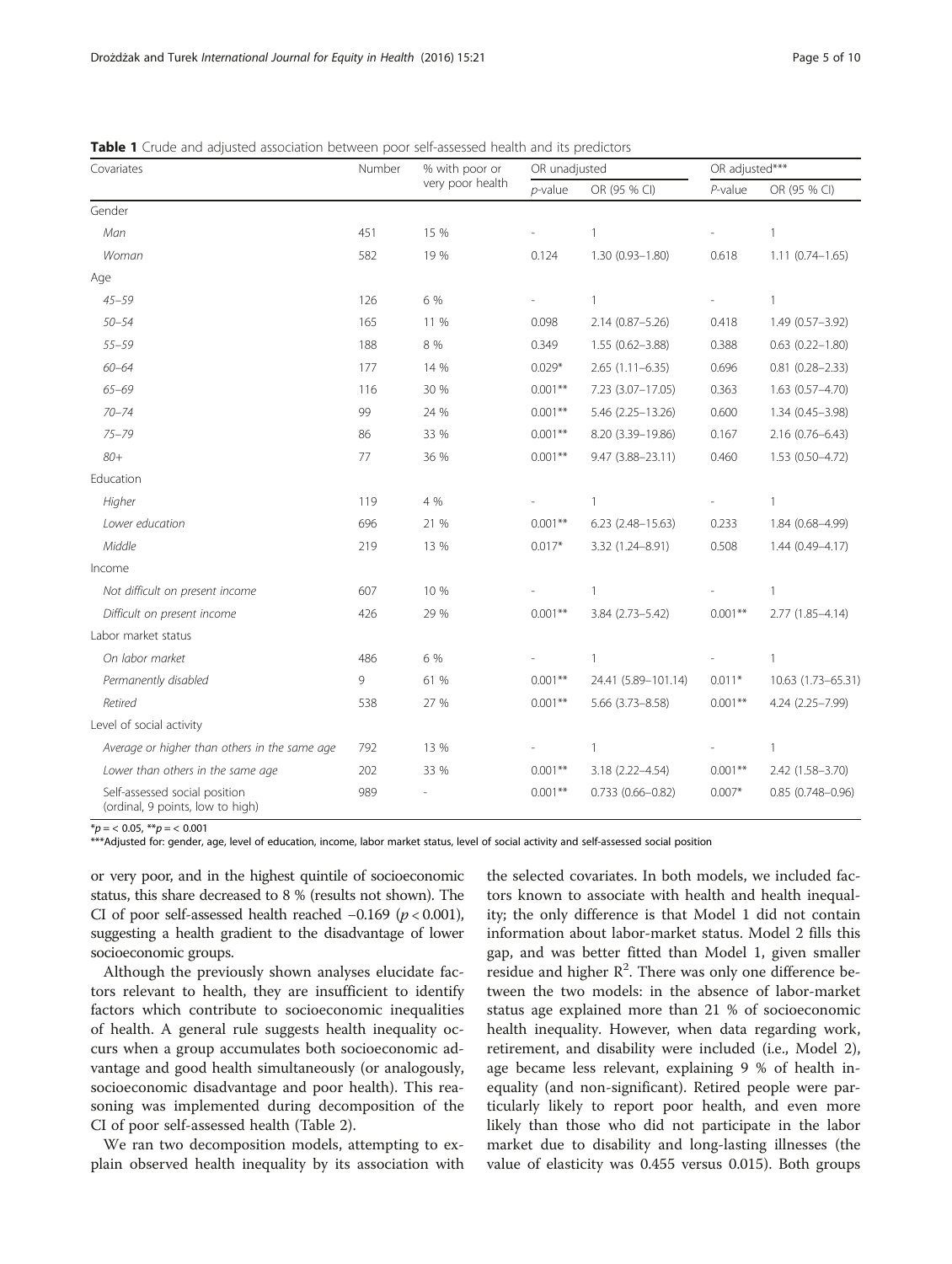| Covariates                                                        | Model 1<br>residual = -0.0011; pseudo $R^2$ = 0.1758 |          |                                                                                                             |             |                  | Model 2<br>residual = -0.0005; pseudo $R^2$ = 0.2069 |          |                          |  |  |
|-------------------------------------------------------------------|------------------------------------------------------|----------|-------------------------------------------------------------------------------------------------------------|-------------|------------------|------------------------------------------------------|----------|--------------------------|--|--|
|                                                                   |                                                      |          |                                                                                                             |             |                  |                                                      |          |                          |  |  |
|                                                                   |                                                      |          | p-value Elasticity Concentration index % contribution p-value Elasticity Concentration index % contribution |             |                  |                                                      |          |                          |  |  |
| Gender                                                            |                                                      |          |                                                                                                             | $-0.13%$    |                  |                                                      |          | 0.02 %                   |  |  |
| $(R = Man)$                                                       |                                                      |          |                                                                                                             |             |                  |                                                      |          |                          |  |  |
| Woman                                                             | 0.689                                                | $-0.014$ | $-0.022$                                                                                                    | $[-0.13%]$  | 0.997            | 0.002                                                | $-0.025$ |                          |  |  |
| Age                                                               |                                                      |          |                                                                                                             | 21.25 %     |                  |                                                      |          | 9.45 %                   |  |  |
| $(R = 45-49)$                                                     |                                                      |          |                                                                                                             |             |                  |                                                      |          |                          |  |  |
| $50 - 54$                                                         | 0.299                                                | 0.027    | 0.119                                                                                                       | $[-1.30%]$  | 0.650            | 0.014                                                | 0.118    | $[-0.68%]$               |  |  |
| $55 - 59$                                                         | 0.735                                                | $-0.001$ | 0.005                                                                                                       | [0.00%]     | 0.313            | $-0.048$                                             | 0.014    | $[0.27\%]$               |  |  |
| $60 - 64$                                                         | 0.079                                                | 0.069    | 0.048                                                                                                       | $[-1.33\%]$ | 0.619            | $-0.040$                                             | 0.047    | $[0.75\%]$               |  |  |
| $65 - 69$                                                         | $0.001**$                                            | 0.117    | $-0.019$                                                                                                    | [0.90%]     | 0.551            | 0.045                                                | $-0.021$ | [0.39%]                  |  |  |
| $70 - 74$                                                         | $0.002*$                                             | 0.091    | $-0.061$                                                                                                    | [2.25%]     | 0.678            | 0.018                                                | $-0.064$ | [0.46%]                  |  |  |
| $75 - 79$                                                         | $0.001***$                                           | 0.092    | $-9.233$                                                                                                    | [8.53%]     | 0.492            | 0.035                                                | $-0.234$ | [3.30%]                  |  |  |
| $80 +$                                                            | $0.001***$                                           | 0.091    | $-9.337$                                                                                                    | [12.19%]    | 0.617            | 0.037                                                | $-0.338$ | [4.97%]                  |  |  |
| Education                                                         |                                                      |          |                                                                                                             | 8.99 %      |                  |                                                      |          | 2.97 %                   |  |  |
| $(R = Higher education)$                                          |                                                      |          |                                                                                                             |             |                  |                                                      |          | $\overline{\phantom{m}}$ |  |  |
| Lower education                                                   | 0.187                                                | 0.127    | $-0.257$                                                                                                    | [13.12%]    | 0.329            | 0.030                                                | $-0.260$ | [3.14%]                  |  |  |
| Middle                                                            | 0.275                                                | 0.030    | 0.340                                                                                                       | $[-4.13%]$  | 0.464            | 0.001                                                | 0.337    | $[-0.17\%]$              |  |  |
| Income                                                            |                                                      |          |                                                                                                             | 45.06 %     |                  |                                                      |          | 42.40 %                  |  |  |
| $(R = Not$ difficult on present<br><i>income</i> )                |                                                      |          |                                                                                                             |             |                  |                                                      |          |                          |  |  |
| Difficult on present income                                       | $0.000**$                                            | 0.360    | $-0.314$                                                                                                    | [45.06%]    | $0.001***$ 0.338 |                                                      | $-0.313$ | [42.40%]                 |  |  |
| Level of social activity                                          |                                                      |          |                                                                                                             | 11.11 %     |                  |                                                      |          | 10.72 %                  |  |  |
| $(R = Average or higher than$<br>others in the same age)          |                                                      |          |                                                                                                             |             |                  |                                                      |          |                          |  |  |
| Lower than others in the<br>same age                              | $0.002*$                                             | 0.148    | $-0.188$                                                                                                    | [11.11%     | $0.002*$         | 0.144                                                | $-0.186$ | [10.72%]                 |  |  |
| Self-assessed social position<br>(ordinal. 9 points. low to high) | $0.027*$                                             | $-0.549$ | 0.050                                                                                                       | 11.00 %     | $0.037*$         | $-0.543$                                             | 0.050    | 10.98 %                  |  |  |
| Labor market status                                               |                                                      |          |                                                                                                             |             |                  |                                                      |          | 22.37 %                  |  |  |
| $(R = On$ labor market)                                           |                                                      |          |                                                                                                             |             |                  |                                                      |          |                          |  |  |
| Permanently disabled                                              |                                                      |          |                                                                                                             |             | $0.003*$         | 0.015                                                | $-0.183$ | [1.07%]                  |  |  |
| Retired                                                           |                                                      |          |                                                                                                             |             | $0.001***$ 0.455 |                                                      | $-0.117$ | [21.31%]                 |  |  |

<span id="page-5-0"></span>Table 2 Decomposition of socioeconomic inequalities in health in the older population in Poland, 2012

 $*p = 0.05$ ,  $**p = 0.001$ 

were not only more likely to report poor health than those active in the labor market, but also concentrated in the lower socioeconomic strata, contributing to a considerable portion of the observed health inequalities (22 %). In the Model 2 a simple, binary distinction concerning financial difficulties explained 42 % of overall health inequality. Educational differences alone did not substantially associate with health inequalities, but social activity did. People who were less active assessed their health worse than those more socially active (elasticity = 0.144), and they generally belonged to lower socioeconomic groups (CI = −0.186). This variable contributed

11 % of overall health inequality. The last covariate in the model was subjective social position. The overlap between subjective and objective measures of socioeconomic position was modest  $(CI = 0.05,$  Pearson's correlation  $R = 0.265$ ,  $p = <0.001$ ) and slightly lower than reported in the literature [\[51](#page-9-0)]. High socioeconomic position predicted health outcomes, as the elasticity of −0.543 indicates, and its contribution to inequalities was 11 %.

Altogether, the contribution of demographic factors to health inequalities was only 9.5 %, compared to 89.5 % contribution of the social factors.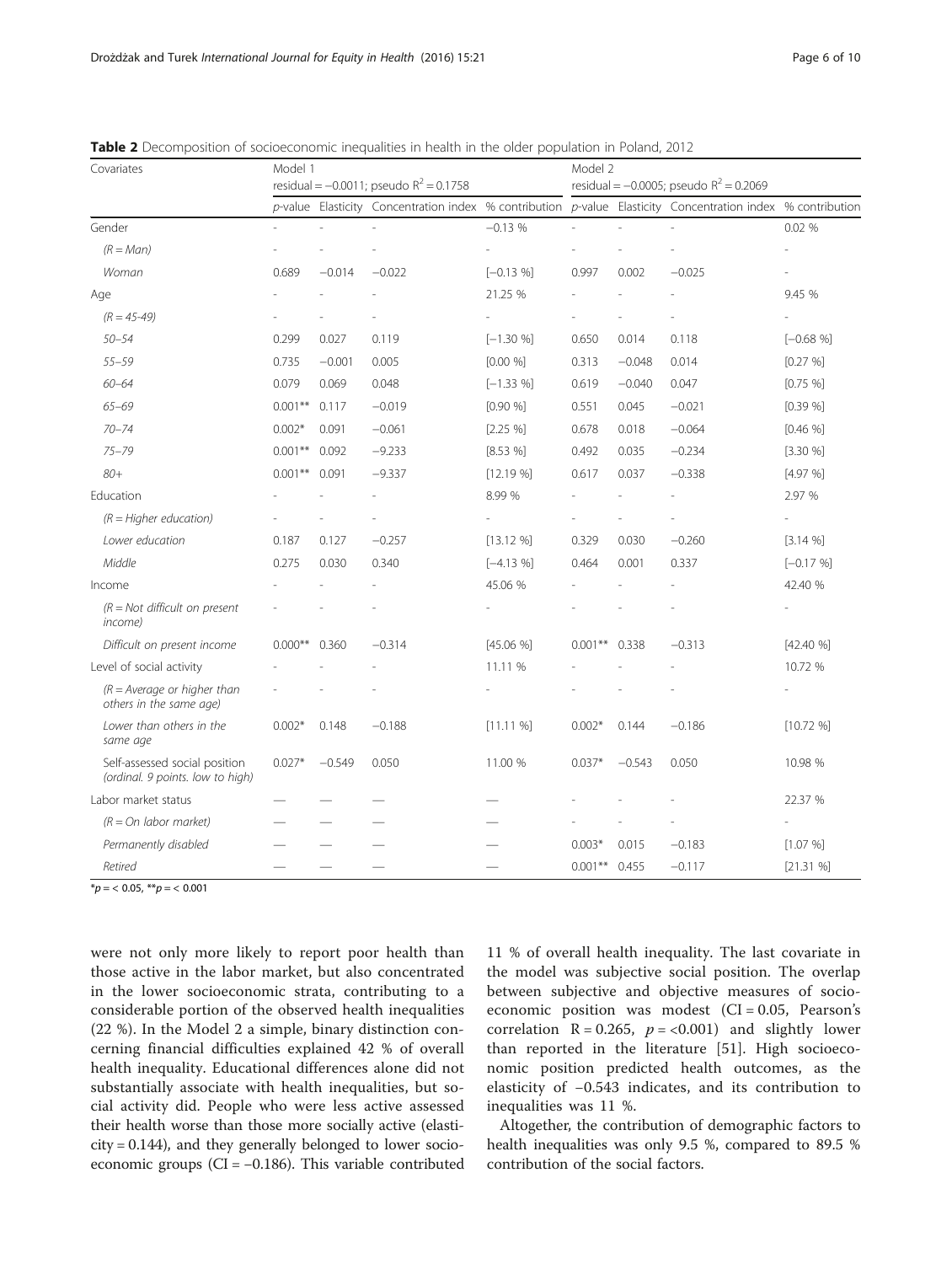# **Discussion**

Contrary to a common sense perception that health decline is caused by biological ageing, this study shows that social consequences of older age, such as income, exit from the labor market, level of social activity and selfassessment of social position mediate large proportion of health deterioration of ageing people. Controlling for these social characteristics removes the association between poor self-assessed health and age in the population aged 45 and more years old. Similarly, results of the inequality decomposition also show that poor health is concentrated in the lower socioeconomic layers of society and that the most influential, individual contributors to the observed health inequalities are social in nature, rather than demographic.

We will now discuss some mechanisms that contribute to observed socioeconomic inequalities in health which were identified in the course of this study.

#### Age and retirement

We estimated that the contribution of age to observed health inequalities at 10 % and showed that the relationship between age and health are not monotonous. Other studies using the same technique report a whole range of results pertaining to the association between health, health inequalities and age.. Sözmen et al. [\[34\]](#page-8-0) take note of the statistically significant decline in self-rated health in mid-fifties in the Turkish population but estimates the overall contribution of age to health inequalities at only 4.9 %. Other studies which use very different health measures and look at an adult population report a 7.6 % contribution in New Zealand and 19.2 % contribution in Australia [[54\]](#page-9-0), 11.5 % in Canada (age and sex combined) [[38\]](#page-9-0), 19 % contribution in England [[37](#page-9-0)] and 23 % contribution in Teheran, Iran [\[35](#page-8-0)]. It is very difficult to compare these figures given the differences in the health indicator, the socioeconomic indicator, and the list of covariates. These studies, however, do not include a detailed information about the type of labor market involvement which turned out to be so relevant in our sample. We, show that being retired associates with a drop in self-assessment of health, even when controlling for age and income associated with change in economic status due to leaving employment. Simultaneously, retired, elderly people are concentrated in lower layers of the society. The combination of these two characteristics results in one-fifth of socioeconomic health inequality in a population of Polish people aged 45 or over being attributed to retirement alone. Gundgaard and Lauridsen also performed a decomposition of health inequalities including, among many other covariates, age and labor market situation. They found out that the retirement, with its 18.5 % contribution to health inequalities in the Danish population aged 18–60, is the strongest single predictor of General Health, as measured by the SF-36 scale [\[55](#page-9-0)]. Its contribution to health inequalities turned out to be even higher –up to 64.5 %—when health in the population aged 18–60 was measured using the EQ-5D scale [[56\]](#page-9-0). Two explanations of these findings about the labour market situation mediating much of the health decline observed in older cohorts are salient. First, retirement can result from health problems, especially among early retirees [[27, 29\]](#page-8-0). In Poland, approximately 1 in 5 people who exit the labor market is motivated by poor health [[57\]](#page-9-0), and the pattern is probably more prevalent among workers with lower skills and salaries, given health is generally worse in lower socioeconomic layers. Such workers might be more likely to seek retirement as a strategy for avoiding unemployment, an explanation that favors social selection. The second explanation is grounded in the social-causation perspective, assuming that retirement has causal consequences to health. Socially advantaged people might, on average, enjoy more control over the course of their careers [[58\]](#page-9-0) and therefore more likely to postpone retirement or adopt proactive strategies of labor-market exit. This is important, given the state's policy in Poland in the 1990s and early 2000s, to push older workers out of the labor market for the benefit of younger generations [[42\]](#page-9-0). Those less educated and modestly rewarded might have experience such forced disengagement, which is on its own detrimental to workers' health [[21,](#page-8-0) [59, 60\]](#page-9-0), more frequently than their socioeconomically advantaged counterparts. On the top of that, these disadvantaged workers might have comparably fewer resources which could aid retirement adaptation, such as financial means and networks promoting social engagement.

#### Education

In this study we noted an educational gradient in health which was almost fully mediated by other covariates used in the analysis, such as labor market participation income, social engagement and self-esteem. Similarly, educational differences seemed to play a role for health inequalities only in the absence of the information about the labor market participation. In such a model, the contribution of education to health inequalities was 9 %, which is comparable or even higher that in other similar studies [[37, 39](#page-9-0), [61\]](#page-9-0). However, once the labor market information was added, the contribution of education to health inequalities shrank to 3 % (not statistically significant). This might likely stem from the fact that education to a large extent determines both occupational chances and choices which are so relevant for health. Two other studies which also performed a decomposition of health inequalities including age, education and labor market situation as covariated (albeit with different indicators of health) noted a contribution of education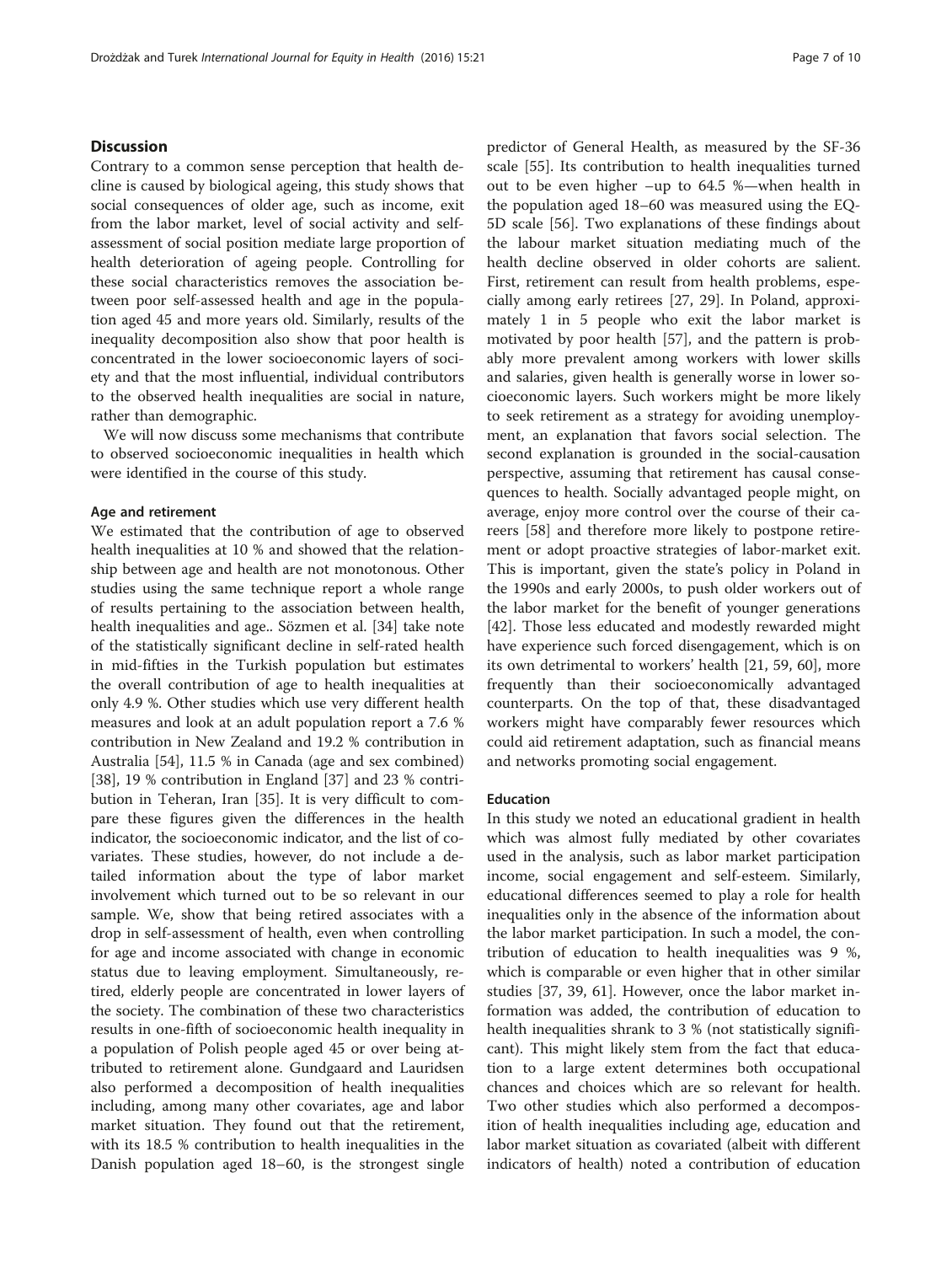to overall health inequalities in the Danish population aged 16–80 years old at 4 [[55\]](#page-9-0) and 7 % [[56](#page-9-0)].

#### Subjective SES as a proxy for social inferiority

Although both objective and subjective socioeconomic positions are strong predictors of health status, they do not correlate highly. Objective and subjective SES might denote different components of a socioeconomic position, and therefore feed disparate mechanisms, translating socioeconomic standing into health outcomes. Epidemiological studies rarely acknowledge that socioeconomic status is a multifaceted concept, encompassing not only material circumstances (measured by income) and general cognitive aptitude (measured by education), but also social prestige and social distress. In our model, although income related strongly to health and health inequalities, it did not explain the range of complexity of how social hierarchy influences health. We propose that subjective SES, particularly with control for income and education, is treated as a proxy for perceptions of social inferiority, particularly significant in highly unequal societies [\[62\]](#page-9-0), such as Poland. Subjective perceptions of one's position in a social hierarchy might influence the psychosocial pathway especially strongly [\[50](#page-9-0), [63](#page-9-0)]. This proposition explains evidence from longitudinal studies, in which low subjective social status predicted functional declines in older adults, even after adjustments for objective components of socioeconomic positions and health statuses at a baseline of 4 years prior [[64](#page-9-0)]. Of course, the social-selection explanation also applies here, suggesting part of the association stems from a mechanism of reversed causation (i.e., a negative influence of health issues on both socioeconomic position and self-esteem). We consider this inability to distinguish cause and effect a limitation of the study, which we mitigate by addressing the literature. All associations reported in this study can be explained rationally in terms of social causation and social selection, the two primary paradigms of social epidemiology. Another limitation derives from the properties of the analytical technique. Decomposition of a CI is an arithmetic tool that does not evaluate the direction of the relationship, nor does it test whether all variables were included. We tested the model repeatedly to ensure reliability and validity, and found that the relative contribution of income and age remained the same regardless of how the variables were included in the model (e.g., binary, dummy, and numeric). We also found that variables such as marital status and religious involvement, included commonly in social epidemiology research, did not relate to health inequalities. Finally, we did not include insurance status as a covariate potentially contributing to health inequalities because it does not differentiate the chances for receiving health care in Poland, where the public social insurance scheme financed from a mandatory quasi-tax provides

free of charge primary and specialist care to all citizens in education, labor force or retirement [\[65\]](#page-9-0). In fact, the information about the insurance status is not even routinely collected in surveys, including the ESS used for the purpose of this study. The factor which most strongly differentiates the actual health care utilization is whether or not an individual has the financial capacities to purchase outpatient medicines and pay out-of-pocket health services from a private health-care sector which is dynamically growing in response to inefficiencies of the public one [[66](#page-9-0)]. We included income information in our analyses and noted that the financial capabilities are indeed very relevant for health.

A final limitation originates from incomplete data which had to be deleted listwise before decomposition.

# Conclusions

This study analyzes factors associated with self-reported health and health inequalities in along the socioeconomic hierarchy among people aged 45 and over, based on data from Poland. We show a socioeconomic gradient in self-assessed health of the middle-age and older Polish population. Yet, age contributes to no more than 10 % of this observed inequality, and is by far not the primary source of health inequality observed at the societal level. Labor market situation, and particularly retirement, is the second strongest single contributor to health inequality (after income) in this age group. Other important contributors are subjective socioeconomic position (as a measure of social inferiority) and the level of social activity. Educational level does not have a direct contribution to health and health inequalities as long as the other aforementioned are also taken into account. However, no cross-sectional study can affirm the ordering and causal mechanisms that link covariates with health inequalities; longitudinal studies are necessary to resolve that.

The findings imply critical importance of social factors for health and health inequalities, with major consequences for social policy. Public policy targeting older groups needs to structurally address health disparities and provide systemic opportunities for maintaining good health. Policy-makers need to acknowledge that capacities of older workers might differ depending on socioeconomic status and type of occupation which has particular applications in most Western economies in which postponing the retirement age is high on political agenda. Such pension reforms, although necessary due to population aging, should be accompanied with actions that minimize negative consequences, mitigating health declines (i.e., healthy aging) and promoting age management in companies that maintain the work ability of older workers and adjust work environments to their requirements.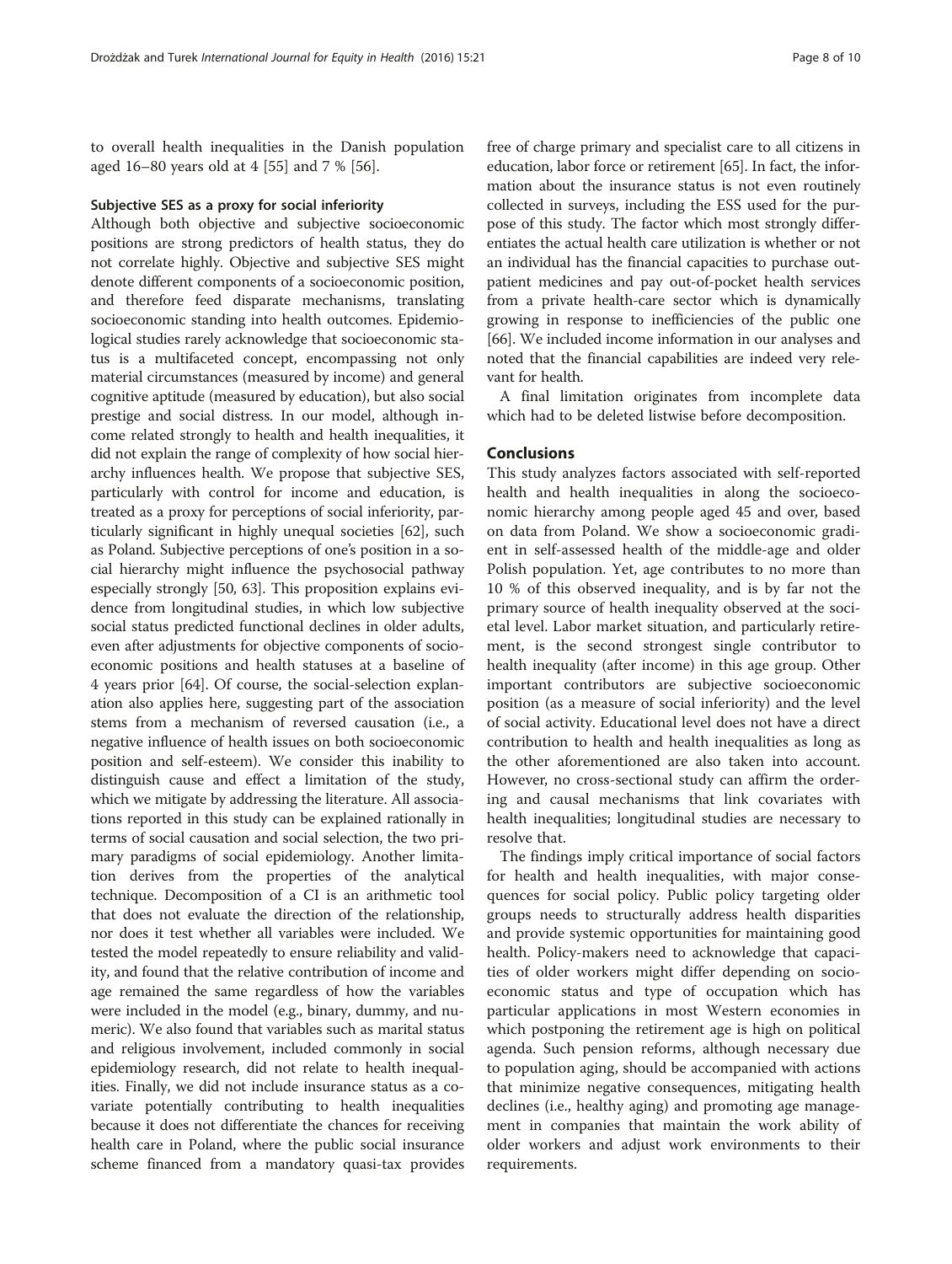<span id="page-8-0"></span>We acknowledge that there are multiple mechanisms responsible for associations between socioeconomic position and health. Three common transmission mechanisms can generally be distinguished: the effect of socioeconomic deprivation on health, the effect of social inferiority on health, and the effect of health on socioeconomic position. We argue that all played a role in this study, though the last with much less force than the previous two.

#### Abbreviations

CI: Concentration Index; ESS: European Social Survey; SAH: Self-Assessed Health; SES: Socioeconomic status..

#### Competing interests

The authors declare that they have no competing interests.

#### Authors' contributions

ZD conducted the analyses, interpreted results, and co-drafted the manuscript. KT interpreted results and co-drafted the manuscript. Both authors read and approved this manuscript.

#### Acknowledgements

We thank Eddy van Doorslaer, Erasmus University Rotterdam, and Owen O'Donnell, Erasmus University Rotterdam and University of Macedonia, for their excellent teaching during the Swiss School of Public Health Plus course on Inequalities in Health and Healthcare, and sharing STATA code, part of which was used to perform the analysis presented in this manuscript. We also thank Constanze Pfeiffer, Swiss Tropical and Public Health Institute, and Brigit Obrist, Medical Anthropology Research Group, University of Basel, for valuable comments.

#### Funding

Zuzanna Drożdżak's research was supported by a grant from Switzerland through the Swiss Contribution to the Enlarged European Union, project code SCIEX 13.289.

#### Author details

<sup>1</sup>Swiss Tropical and Public Health Institute, Socinstrasse 57, 4051 Basel, Switzerland. <sup>2</sup>University of Basel, Basel, Switzerland. <sup>3</sup>Centre for Evaluation and Analysis of Public Policies, Jagiellonian University, ul. Grodzka 52, 31-044 Krakow, Poland.

## Received: 15 April 2015 Accepted: 26 January 2016 Published online: 04 February 2016

#### References

- 1. Kalwij A, Vermeulen F. Health and labour force participation of older people in Europe: What do objective health indicators add to the analysis? Health Econ. 2008;17(5):619–38.
- 2. Kenny GP, Yardley JE, Martineau L, Jay O. Physical work capacity in older adults: implications for the aging worker. Am J Ind Med. 2008;51(8):610–25.
- 3. Silverstein M. Meeting the Challenges of an Aging Workforce. Am J Ind Med. 2008;280(51):269–80.
- 4. Asakawa K, Senthilselvan A. Trajectories of health-related quality of life differ by age among adults: Results from an eight-year longitudinal study. J Health Econ. 2012;31(1):207–18.
- 5. van Kippersluis H, van Ourti T, O'Donnell O, van Doorslaer E. Health and income across the life cycle and generations in Europe. J Health Econ. 2009;28:818–30.
- 6. Ng T, Feldman D. Employee age and health. J Vocat Behav. 2013;83(3):336–45. Elsevier Inc.
- 7. Chandola T, Ferrie J, Sacker A, Marmot M. Social inequalities in self reported health in early old age: follow-up of prospective cohort study. BMJ. 2007; 334(7601):990–6.
- Majer IM, Nusselder WJ, Mackenbach JP, Kunsta E. Socioeconomic inequalities in life and health expectancies around official retirement age in 10 Western-European countries. J Epidemiol Community Heal. 2011;65(11):972–9.
- 9. EU. Report on health inequalities in the European Union. Brussels: European Commission; 2013.
- 10. Kuh D, Ben-Shlomo Y, Lynch J. Life course epidemiology. J Epidemiol Community Health. 2003;57:778–83.
- 11. Shaw BA, McGeever K, Vasquez E, Agahi N, Fors S. Socioeconomic inequalities in health after age 50: Are health risk behaviors to blame? Soc Sci Med. 2013;101(1):52–60. Elsevier Ltd.
- 12. Hoffmann R. Socioeconomic inequalities in old-age mortality: a comparison of Denmark and the USA. Soc Sci Med. 2011;72(12):1986–92.
- 13. Hayward MD, Gorman BK. The long arm of childhood: The influence of earlylife social conditions on men's mortality. Demography. 2004;41(1):87–107.
- 14. Matthews RJ, Jagger C, Hancock RM. Does socio-economic advantage lead to a longer, healthier old age? Soc Sci Med. 2006;62(10):2489–99.
- 15. Prus S. Age, SES, and health: A population level analysis of health inequalities over the life course. Sociol Health Illn. 2007;29(2):275–96.
- 16. Willson AE, Shuey KM, Elder GHJ. Cumulative advantage processes as mechanisms of inequality in life course health1. Am J Sociol. 2007;112(6):1886–924.
- 17. OECD. OECD Pensions Outlook 2012. Paris: Organisation for Economic Co-operation and Development; 2012.
- 18. Munnell AH, Soto M, Golub-Sass A. Will people be healthy enough to work longer? Chestnut Hill, MA: WP no 2008–11, Center for Retirement Research at Boston College; 2008.
- 19. Coe NB, Zamarro G. Retirement effects on health in Europe. J Health Econ. 2011;30(1):77–86. Elsevier B.V.
- 20. Falba TA, Sindelar JL, Gallo WT. Work expectations, realizations, and depression in older workers. J Ment Health Policy Econ. 2009;12(4):175–86.
- 21. Shultz KS, Morton KR, Weckerle JR. The Influence of Push and Pull Factors on Voluntary and Involuntary Early Retirees' Retirement Decision and Adjustment. J Vocat Behav. 1998;53(1):45–57.
- 22. Dave D, Rashad I, Spasojevic J, Spasojevicf J. The Effects of Retirement on Physical Mental Health Outcomes. South Econ J. 2008;75(2):497–523.
- 23. Mazzonna F, Peracchi F. Ageing, cognitive abilities and retirement. Eur Econ Rev. 2012;56(4):691–710. Elsevier.
- 24. Sahlgren GH. Work Longer, Live Healthier: The relationship between economic activity, health and government policy. London: IEA Discussion Paper no 46, Institute of Economics Affairs; 2013.
- 25. Wang M, Henkens K, van Solinge H. Retirement adjustment: A review of theoretical and empirical advancements. Am Psychol. 2011;66(3):204–13.
- 26. Latif E. The Impact of Retirement on Health in Canada. Can Public Policy. 2012;38(1):15–29.
- 27. Rijs KJ, Cozijnsen R, Deeg DJH. The effect of retirement and age at retirement on self-perceived health after three years of follow-up in Dutch 55–64-year-olds. Ageing Soc. 2011;32(02):281–306.
- 28. Mojon-Azzi S, Sousa-Poza A, Widmer R. The effect of retirement on health: a panel analysis using data from the Swiss Household Panel. Swiss Med Wkly. 2007;137(41–42):581–5.
- 29. Westerlund H, Kivimäki M, Singh-Manoux A, Melchior M, Ferrie JE, Pentti J, et al. Self-rated health before and after retirement in France (GAZEL): a cohort study. Lancet. 2009;374(9705):1889–96. Elsevier Ltd.
- 30. Marshall VW, Clarke PJ, Ballantyne PJ. Instability in the Retirement Transition: Effects on Health and Well-Being in a Canadian Study. Res Aging. 2001;23(4):379–409.
- 31. Calvo E, Sarkisian N, Tamborini CR. Causal Effects of Retirement Timing on Subjective Physical and Emotional Health. Journals Gerontol Ser B Psychol Sci Soc Sci. 2013;68(1):73–84.
- 32. Wagstaff A, van Doorslaer E, Watanabe N. On decomposing the causes of health sector inequalities with an application to malnutrition inequalities in Vietnam. J Econom. 2003;112:207–23.
- 33. Hosseinpoor AR, Van Doorslaer E, Speybroeck N, Naghavi M, Mohammad K, Majdzadeh R, et al. Decomposing socioeconomic inequality in infant mortality in Iran. Int J Epidemiol. 2006;35(September):1211–9.
- 34. Sözmen K, Baydur H, Simsek H, Ünal B. Decomposing socioeconomic inequalities in self assessed health in Turkey. Int J Equity Health. 2012;11:73.
- 35. Nedjat S, Hosseinpoor AR, Forouzanfar MH, Golestan B, Majdzadeh R. Decomposing socioeconomic inequality in self-rated health in Tehran. J Epidemiol Community Heal. 2012;66:495–500.
- 36. Goli S, Singh L, Jain K, Pou LMA. Socioeconomic Determinants of Health Inequalities Among the Older Population in India: A Decomposition Analysis. J Cross Cult Gerontol. 2014;29:353–69.